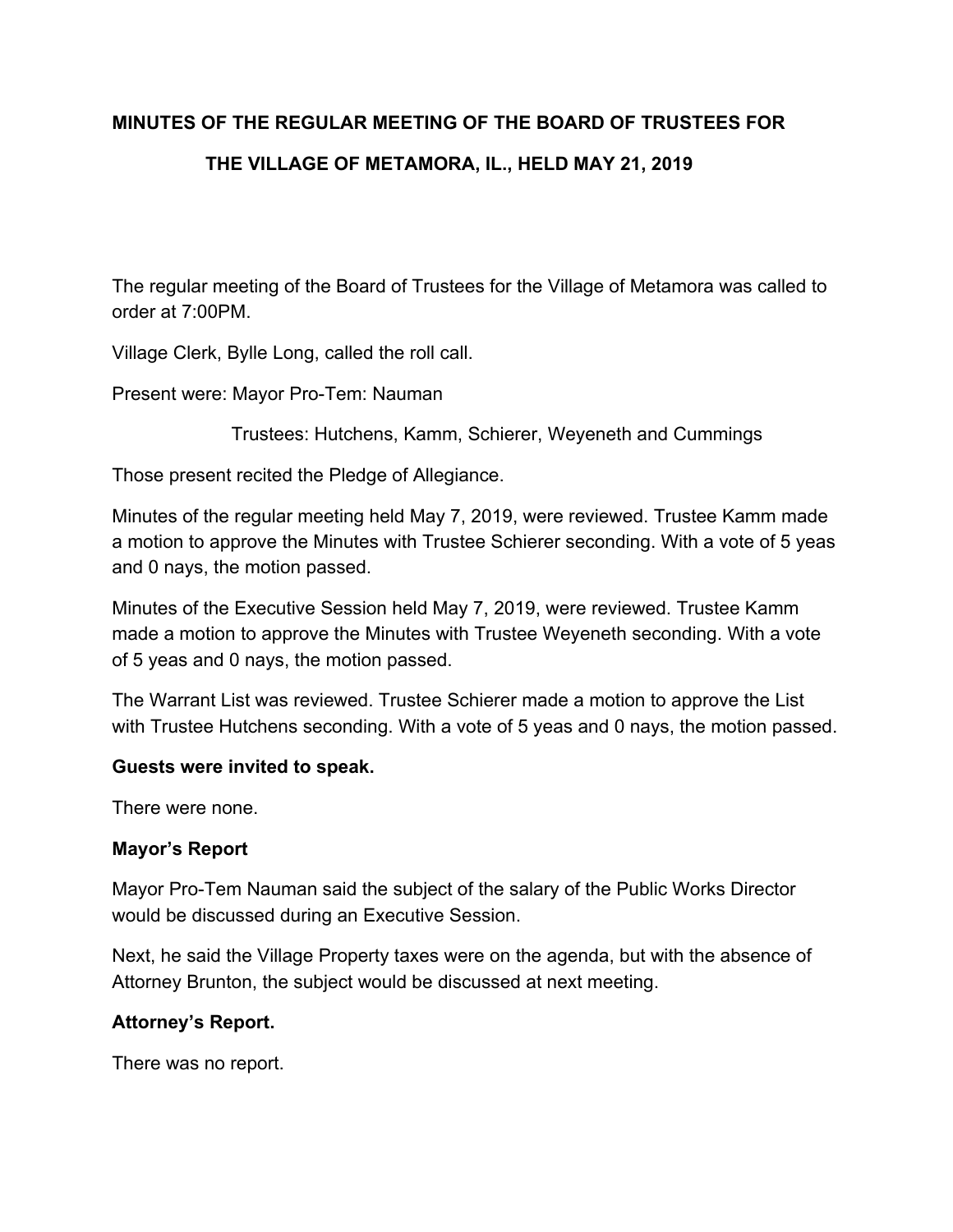# **Engineers Report**

Bob Kolhaus reported on the following:

He reported bids had come in for the MFT and Non MFT General Fund Street Maintenance.

Trustee Weyeneth made a motion to approve the bid for the 2019 MFT Oil & Chip Program, from Steffens 3D, in the amount of \$186,222.00. Trustee Schierer seconded the motion and with a vote of 5 yeas and 0 nays, the motion passed.

Trustee Hutchens made a motion to approve the following bids:

| Ace In the Hole | Spray Patching - \$76,676.50 |                 |  |
|-----------------|------------------------------|-----------------|--|
| Ace In the Hole | <b>Crack Filling</b>         | $-$ \$29,100.00 |  |
| Steffens 3D     | A-2 Alleys                   | \$27,603.50     |  |

Trustee Weyeneth seconded the motion and with a vote of 5 yeas and 0 nays, the motion passed.

He then gave short updates on the high school improvements for their storm, water and sewer along with the County DCEO – RLF Program and ADA projects that will be allowable use of grant monies.

### **Treasurer's Report**

Treasurer Garber gave the following report:

# **CASH BALANCES**

Cash balances as of April 30, 2019, increased \$54,839 about a 1.22% increase from March 31, 2019. Cash balances decreased \$411,512 from the last fiscal year ending April 30, 2018.

### **MAJOR RECEIPTS**

State of Illinois - Total Taxes \$79,030

### **MAJOR DISBURSEMENTS**

Ameren \$ 13,618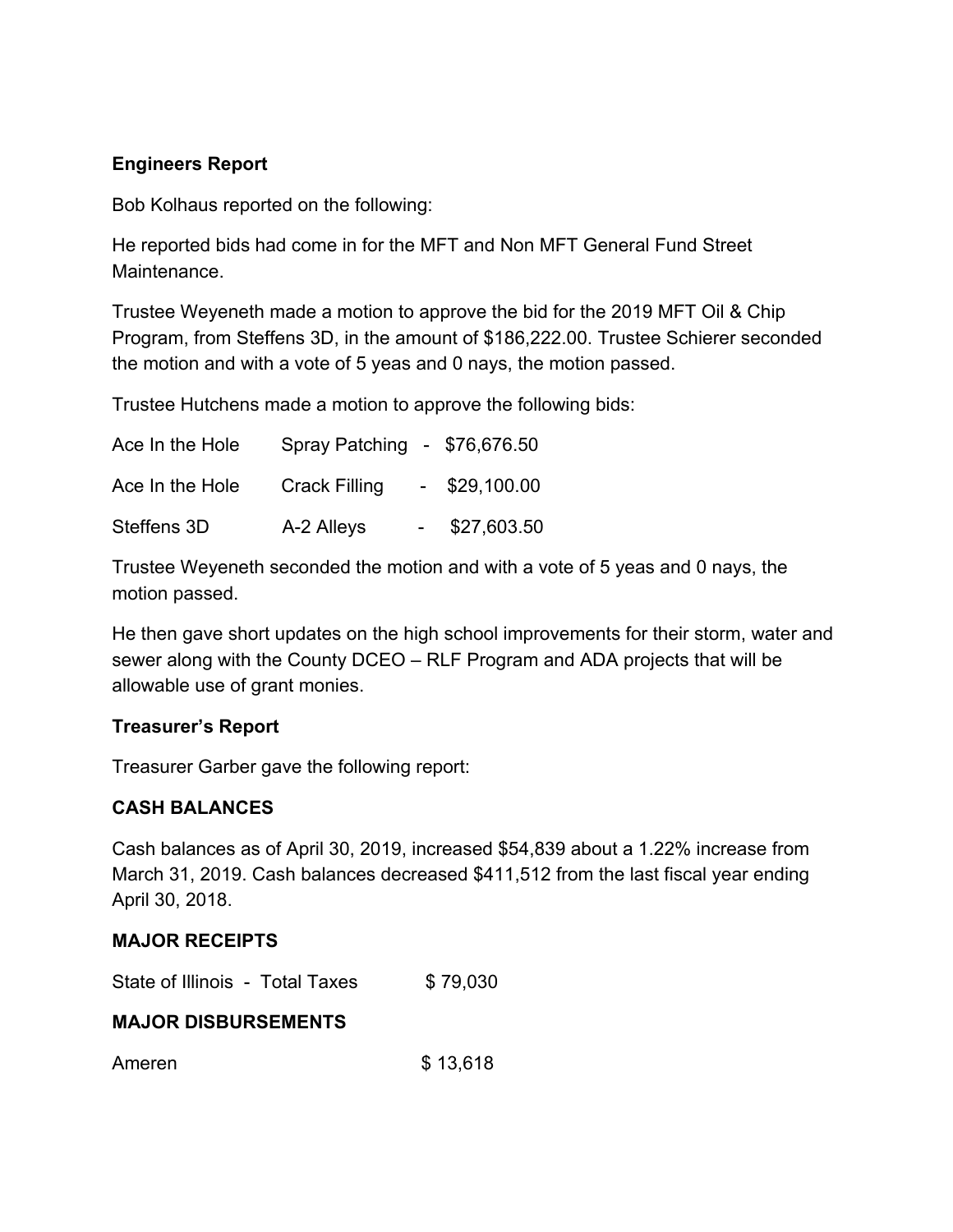### **INVESTMENTS**

Invested during the month of April in the Money Market at Commerce Bank earning an interest rate of .85%. On April 30, 2019, balances in the Goodfield State Bank Investments – Money Sweep Account earned 1% and the money Market earned .05%.

### **Public Works Dept.**

Trustee Nauman set committee meetings for Tuesday, May 28, 2019, at 5PM.

Trustee Nauman said there was an offer on the 2000 International dump truck of \$5500.

After a short discussion, Trustee Schierer made a motion to approve the sale of the dump truck for \$5500.00. Trustee Kamm seconded the motion and with a vote of 5 yeas and 0 nays, the motion passed.

### **Police/Fire/ESD**

Trustee Kamm said he had received a request from a resident for a stop sign on 1500N. A short discussion was held and it was decided to get more information on the traffic flow before any decision is made.

### **Finance, Insurance, Economic Development**

Trustee Weyeneth gave updates on the subject of sales of certain properties in the Village and their interested parties.

### **Special Projects-Buildings**

Trustee Hutchens had nothing to report.

### **Old Business**

There was none.

### **New Business**

Keith Delap, 113 N. Hanover, addressed the Board with his complaint of an abandoned vehicle parked in front of CVS. The Board said they would look into violations.

Next, he asked who is responsible for the maintenance of the alley behind his home. The Board said they would speak to Jason.